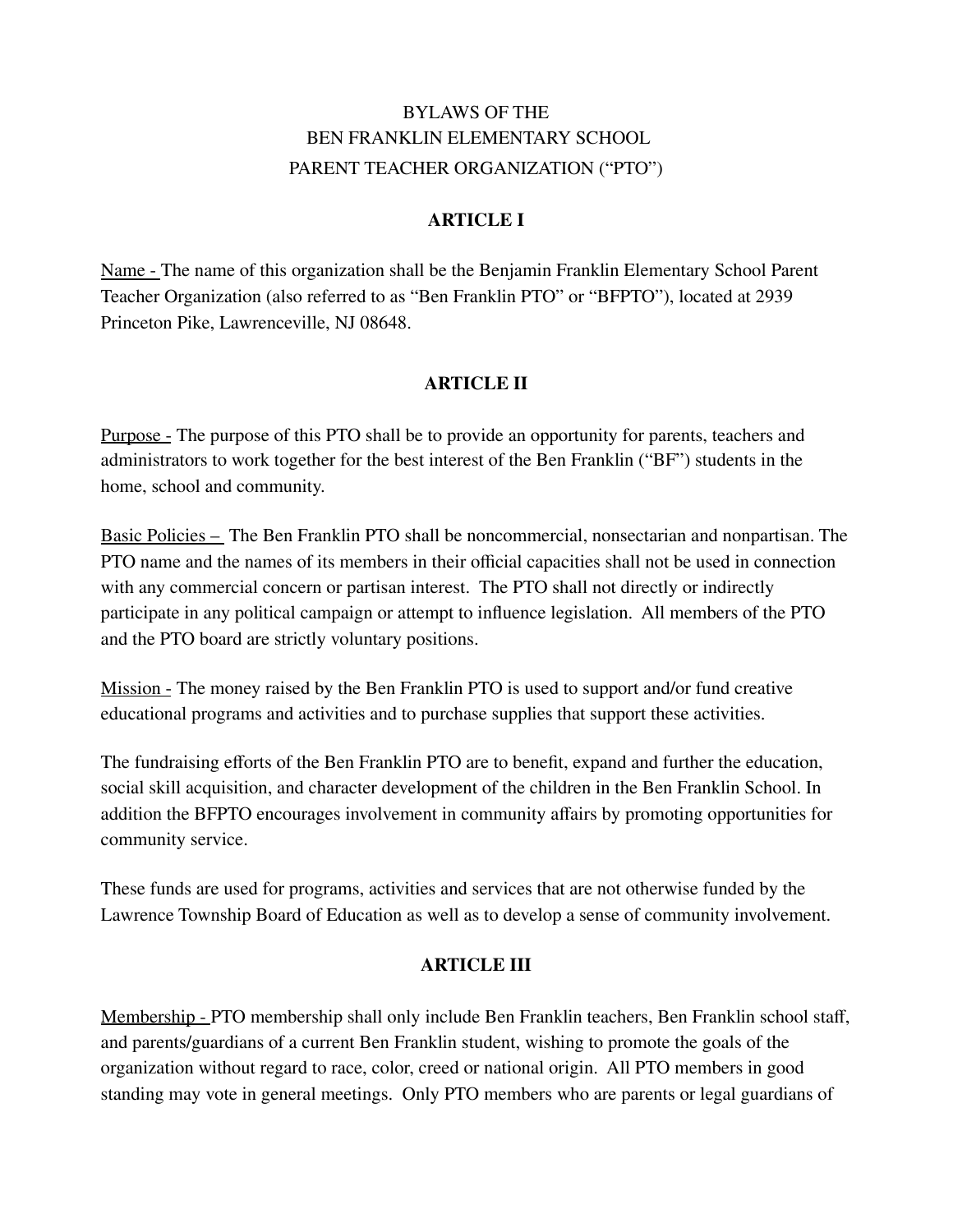at least one current BF student may serve in elected or appointed positions.

Dues -Dues, if any, will be established by the executive board. If dues are charged, a member must have paid his or her dues at least 14 calendar days before the meeting to be considered a member in good standing with voting rights.

#### **ARTICLE IV**

Meetings - Monthly meetings shall be held at the discretion of the President. These meetings shall be open to all members in good standing and interested members of the community. Additional meetings may be called at the discretion of the President to conduct urgent business.

Quorum - Five members, including at least one Executive Officer, shall constitute a quorum.

### **ARTICLE V**

Officers Enumeration and Terms - Each PTO Executive Officer must be a member of the organization. Executive Officers shall consist of the President, 1st Vice President, 2nd Vice President, Treasurer, Corresponding Secretary and a Recording Secretary.

For a candidate to be eligible for an Executive Officer position, prior to nomination all of the following requirements must be satisfied in the current school year: (1) attended at least 50% of the PTO meetings, and (2) volunteered for PTO activities.

Officers shall be elected by a majority vote by PTO members at the last monthly PTO meeting of the school year and shall assume office at the end of the school year.

The term of office shall be 2 years with a maximum of 3 consecutive terms held in the same position. An election is required for each officer at the end of each term.

Nomination and election - Prior to the April nomination meeting, the President will announce the potential open Executive Board positions for the next school year. Nominations for Executive Officer positions will be accepted beginning 10 days prior to the April PTO meeting. Nominations will be accepted by email to the Recording Secretary or in person at the April PTO meeting. Nominations will close at the end of the April PTO meeting. At the May meeting, the President shall present all candidates running for each office and an election will then take place for any position with more than one candidate.

The candidate with the majority vote takes office. In the event of a tie, a revote will be held unless a candidate concedes.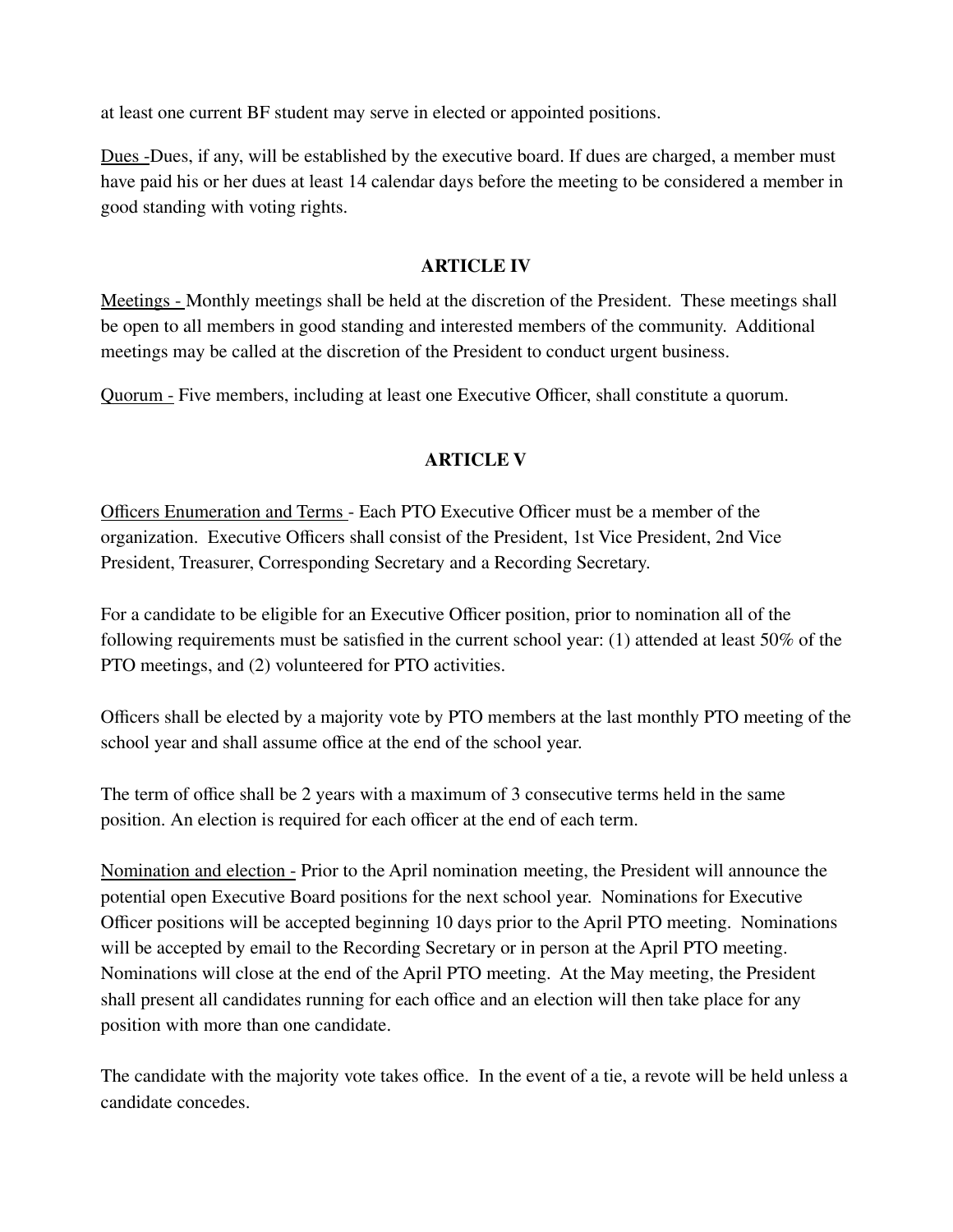A majority vote of those qualified to vote and voting shall constitute election. Absentee or proxy voting shall not be permitted.

Removal From Office - Any Executive Board member may be removed, if good cause is shown, either by a two-thirds (2/3) vote of all remaining Executive Board members or by a two-thirds (2/3) vote of the members present at a special meeting called pursuant to these By-laws.

Vacancies - If there is a vacancy in any Executive Board office, PTO members will fill the vacancy through an election at the next regular PTO meeting.

# **ARTICLE VI**

### **Officer Duties-**

President - The President shall preside at all meetings. The President shall oversee all committees and shall perform all other duties pertaining to the office. The President will meet with the principal before the end of the school year to set the PTO events calendar for the upcoming school year. The President shall oversee the PTO budget. The President shall attend Direct Link meetings or appoint a representative. The President shall maintain the PTO section of the storage cage and closet.

First Vice President - In the absence of the President, the First Vice President ("1st VP") shall assume the duties of the President. The 1st VP shall serve as president if the President resigns or if for other reasons vacates the office before the term expires. The 1st VP is responsible for the committee chairpersons and the volunteers for PTO events.

Second Vice President – The Second Vice President ("2nd VP") shall be responsible for overseeing homeroom parents and informing/reminding homeroom coordinators of their duties through the school year.

Recording Secretary - The Recording Secretary shall be responsible for the minutes of all PTO meetings and shall maintain a file of the minutes and make a copy of the meeting minutes readily available to the Executive Officers and all PTO members on the Ben Franklin PTO website, by email, or by an otherwise similar method. The Recording Secretary shall also maintain the Ben Franklin PTO website and its social media accounts.

Corresponding Secretary - The Corresponding Secretary shall be responsible for correspondence of the PTO and shall send out board communications as required. The Corresponding Secretary shall also be responsible for compiling the e-mail addresses for the PTO members who wish to receive flyers electronically.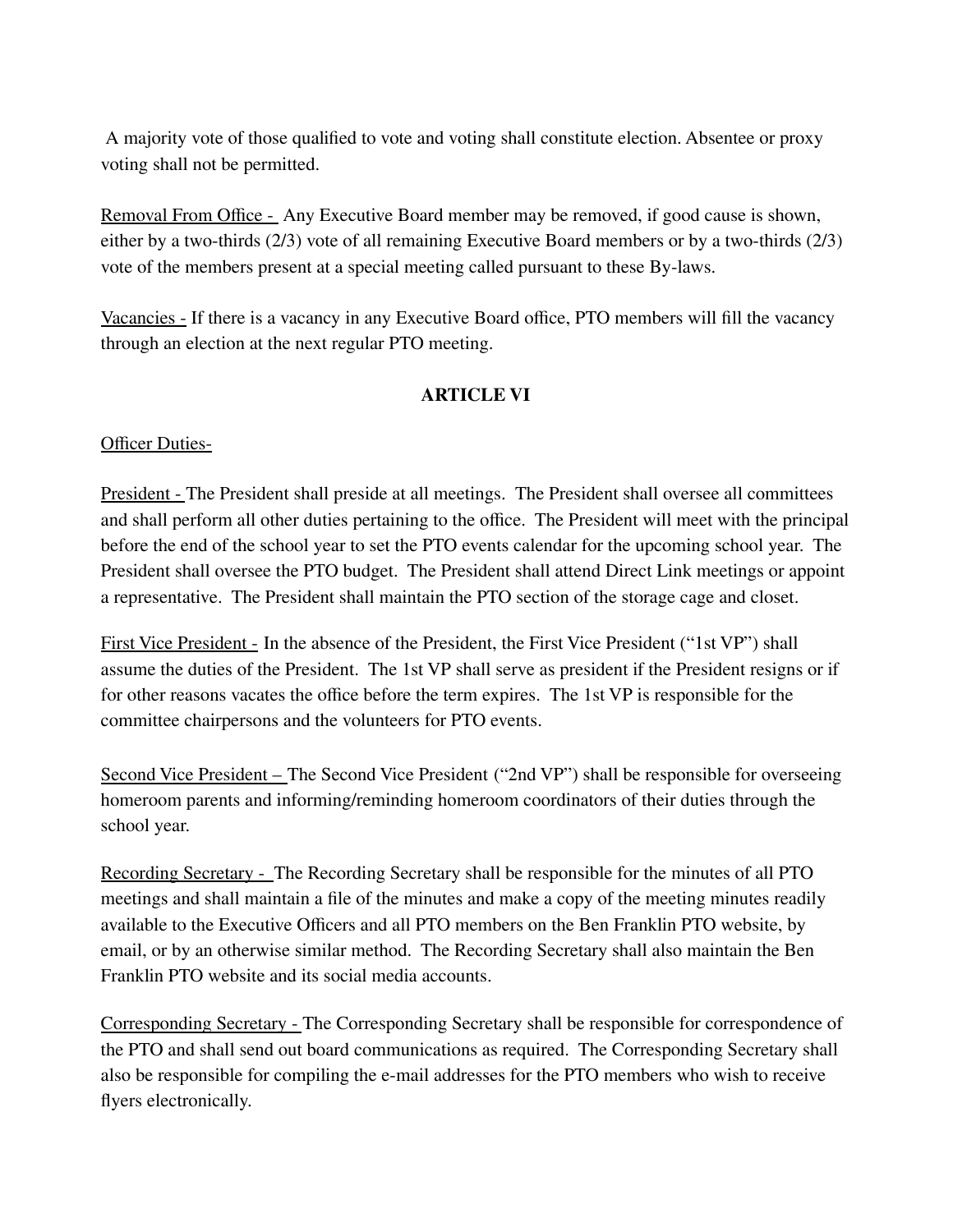Treasurer- The Treasurer shall be responsible for all funds of the PTO. The Treasurer shall handle bank deposits, maintain accounting books, and handle any payments that may be ordered by the Executive Board. The Treasurer prepares audit for each year, files annual taxes and provides reports on the income and expenses from the previous month at each PTO meeting. An annual financial report at the last board meeting of the school year will be provided to the President for record.

### **ARTICLE VII**

Composition of Executive Board - The Executive Board shall consist of the elected officers of the organization, which shall include President, 1st and 2nd Vice Presidents, Recording Secretary, Corresponding Secretary and Treasurer.

Powers - The Executive Board shall have the power to transact business for the PTO and to perform other duties as specified in this constitution.

Meetings - The Executive Board shall meet at the discretion of the President. The Executive Board shall meet a minimum of four times during the school year. The monthly meeting may constitute a board meeting.

Finance - All funds donated, raised, or acquired by the PTO are to be used exclusively to support and enhance Ben Franklin Elementary School, its staff and students.

All checks written by the organization under \$500 may be signed with the Treasurer's signature only. Any check written for over \$500 must have two signatures, one of which must be the Treasurer's and the other the President's.

The President and the Treasurer will have the BFPTO debit card to use at the discretion of the Executive Board. Purchases made under \$100, which benefit the school, staff or students, may be made at the President's/Treasurer's discretion. Purchases over \$100 must be discussed at an Executive Board meeting or if necessary through the majority vote of Executive Officers by e-mail, conference call, or other form of group communication.

### **ARTICLE VIII**

Committees - All chairpersons for PTO events will work within budgetary guidelines provided by the Executive Board. PTO events and committee descriptions will be maintained and updated by the Executive Board and dispersed annually to all PTO members. Following the PTO event, the chairperson(s) shall be responsible for emailing the entire PTO Board a summary of the event